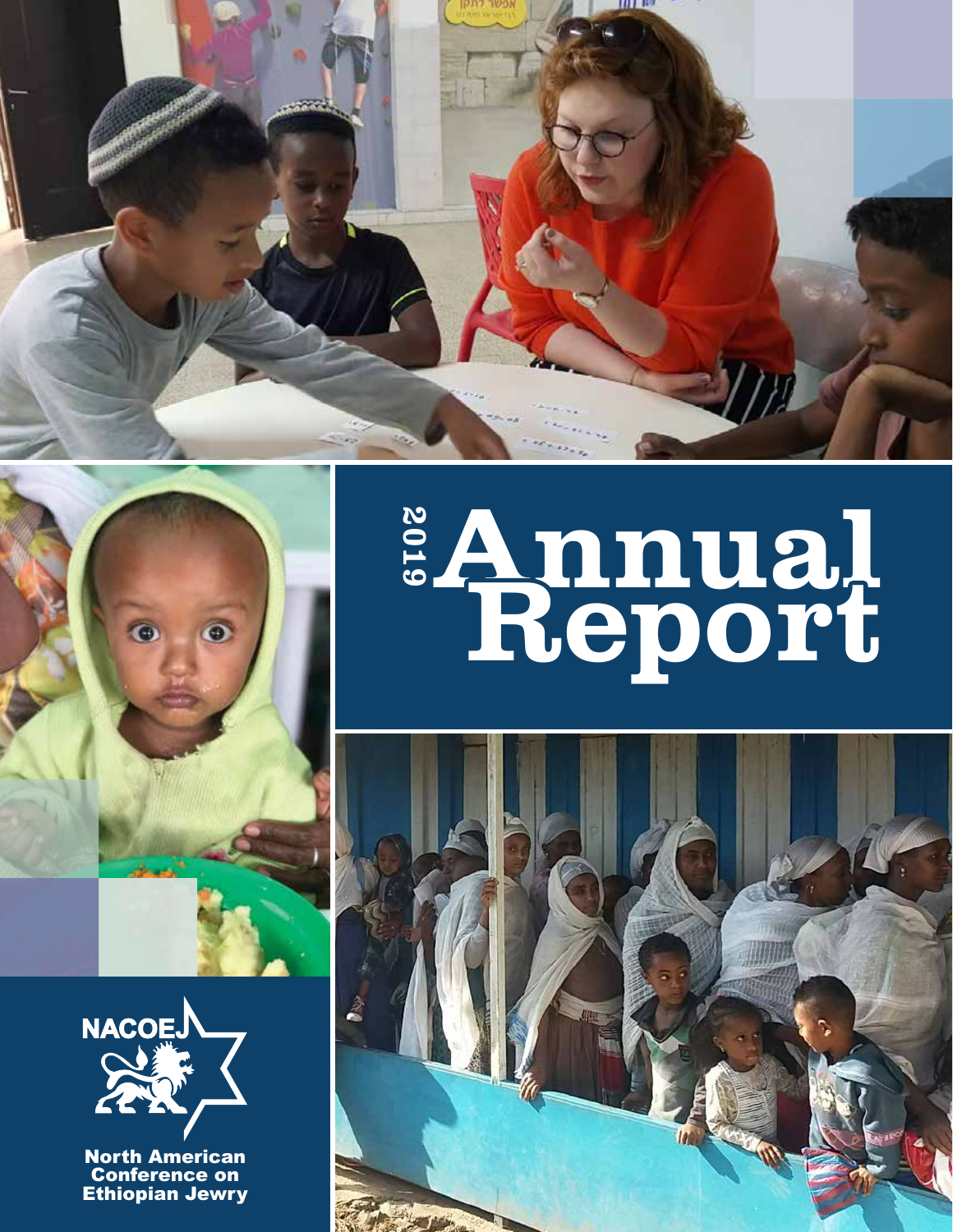### Mission Statement

**The North American Conference on Ethiopian Jewry (NACOEJ) is a non-profit organization founded in 1982 with four mandates:**

- **E** To help Ethiopian Jews survive in Ethiopia.
- **EXTE:** To assist them in reaching Israel.
- **To aid in the absorption of Ethiopian Jews into Israeli society.**
- **To help preserve their unique and ancient culture.**

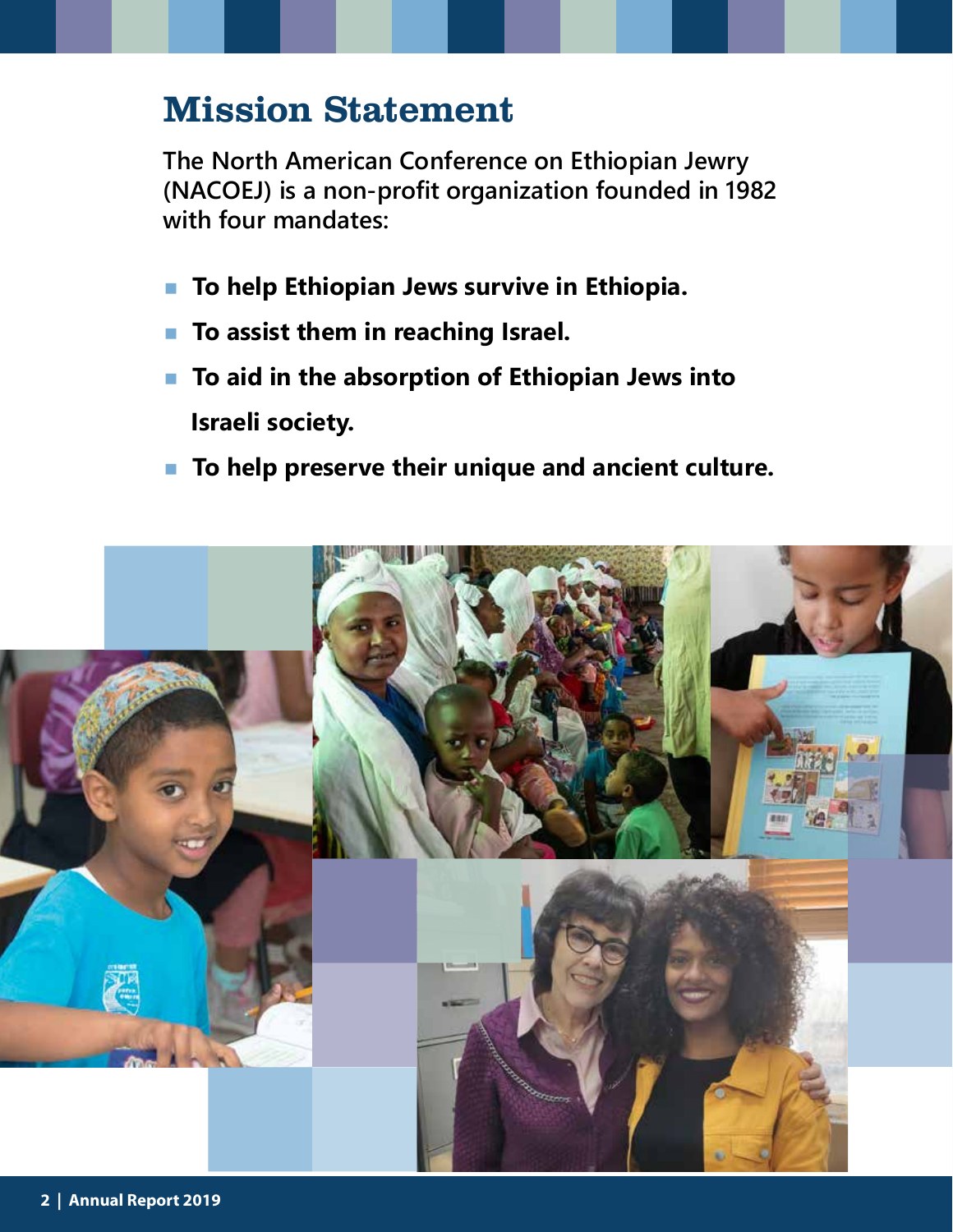## From the President and the Executive Director

If you look into a child's eyes, you will often see both their needs and desires. When we look into the eyes of an Ethiopian-Jewish child, we see hunger. If the child is in Ethiopia, it is primarily a hunger for nutritious food. If the child is already in Israel, it is often a hunger for knowledge. One has a desire for the nutrition of food. The other has the desire to learn.

Jews who are stranded in Ethiopia live in deplorable conditions and many go without the necessary food to maintain good health. It is painful to watch children who are fed in our Kaytana (day camp) program divide the meager lunch we are able to provide (a boiled potato, a hard-boiled egg, a piece of fruit and a roll) so that they will have something to eat for dinner. They are grateful for what they get, but they need more.

Ethiopian Jews who have been blessed with the opportunity to live in Israel are often challenged in learning a new language and culture. Many children lack the basic educational tools of their peers who were born in Israel. They hunger for knowledge so that they can reach their God-given potential and become fully contributing members of Israeli society. They are bright and committed, but sorely lack the background and support to reach their full potential.



**Rabbi Jerome M. Epstein President**



**Barbara Ribakove Founder and Executive Director**

NACOEJ's mission is to help eradicate both hungers. With your help, we have been contributing to the feeding of children of all ages. Our assistance in providing extra nutrients to nursing mothers is improving the health of their children. Children who have been diagnosed as "malnourished" are receiving supplementary food. This is all possible because you support us!

In Israel, our Limudiah program for elementary children is developing new strategies to enhance the education of our students. After a successful pilot program funded by the Forster Foundation in which students were given iPads to use, the Foundation committed to expand the program to include 100 students this year. With your continued and renewed financial support, we are committed to innovate in order to enrich each child's learning.

**NACOEJ joins the Ethiopian Jewish community in thanking you for your support this year. May we be blessed to continue to make a difference!**

Grave M Externe Barbara Ritchove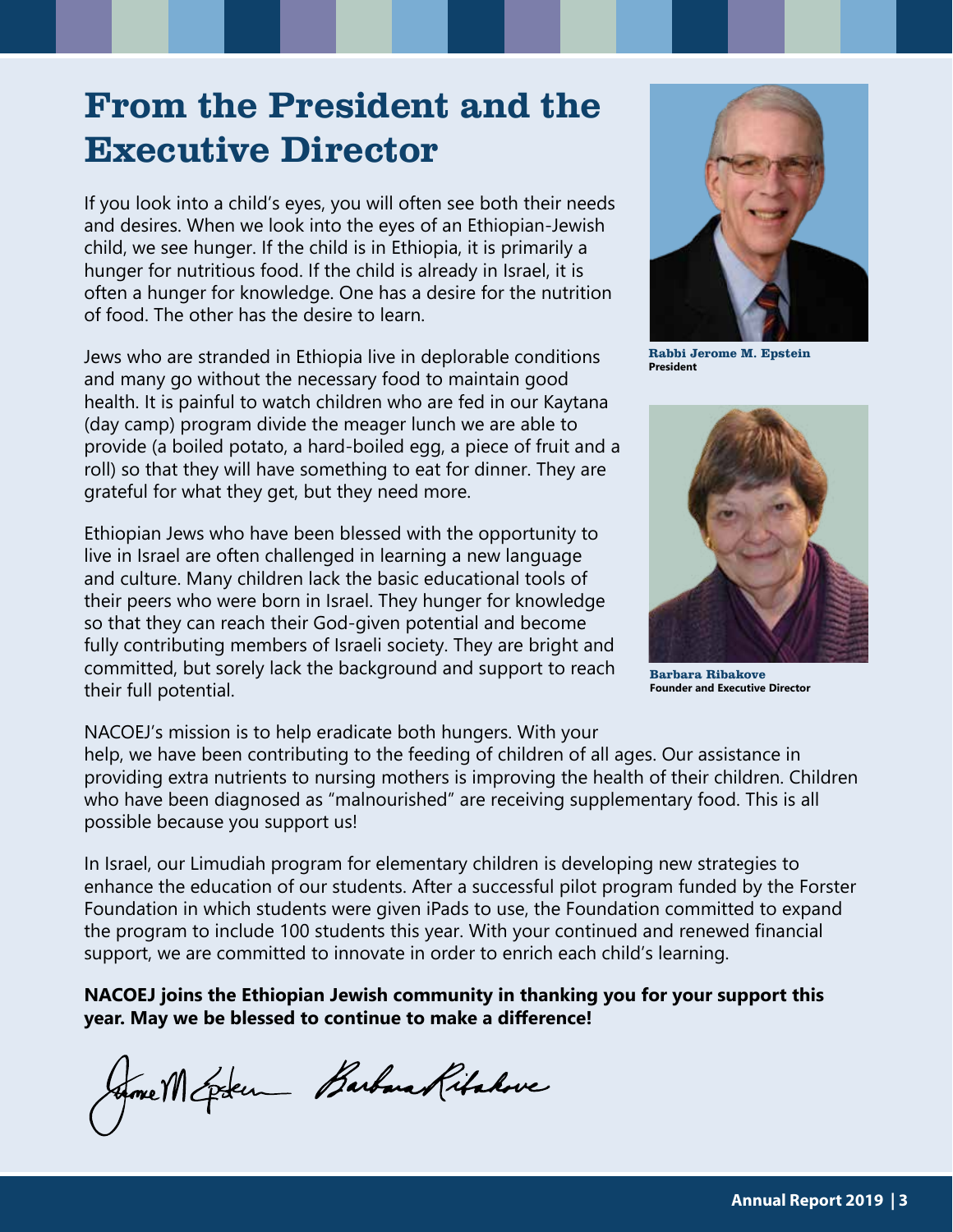# NACOEJ/ Limudiah Intensive Education for Ethiopian-Israeli School Children

The Limudiah, which takes place<br>
during the school day or after school, provides 10 hours a week of assistance in reading, math, and study skills to Ethiopian-Israeli children in grades 1-6.

The program:

- Begins in first grade so children achieve early academic success.
- Works in the same schools the children attend, so our teachers can work closely with the homeroom teachers.
- Maintains small grade-level groups, ideally of no more than eight students per teacher.
- Hires skilled teachers who are sensitive to cultural and familial issues, as well as to the poverty that challenges many Ethiopian-Israeli children.
- Starts each after-school session with a nourishing hot lunch, crucial for children from impoverished homes.
- Tailors approaches and materials to meet the individual needs of students.



### 2018-2019 Limudiah Programs: **■ 409 students ■ 11 schools ■ 4 communities** 50 students Ben Gurion School: 11 (grades 1-2) Harel School: 29 (grades 2-5) Yitzhak Sadeh School: 10 (grades 1-2) Bat Yam Lod 208 students HaMeiri School: 58 (grades 1-3, 5) HaMa'apilim School: 37 (grades 2-5) Levi Eshkol School: 40 (grades 1-4) Rambam School: 73 (grades 1-4) Rishon Lezion 117 students Sinai School: 17 (grades 1, 2, 5) Yeshurun School: 40 (grades 1-5) Zevulun School: 60 (grades 1-5) Kiryat Ekron 34 students Ohel Meir School: 34 (grades 1-4)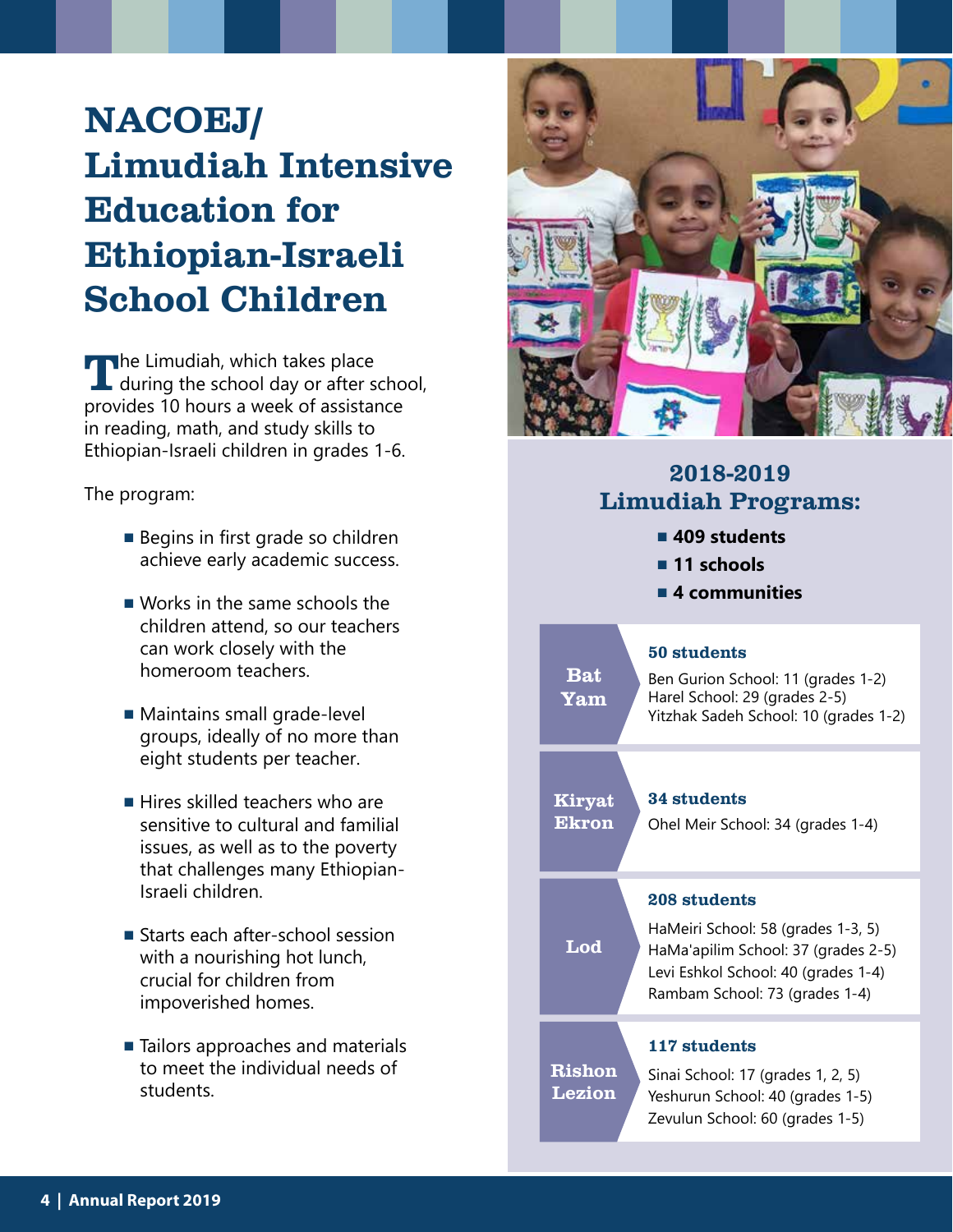### The NACOEJ High School Sponsorship Program

### High School Sponsorships = Educational Excursions, Enrichment Programs & More...

Since 1997, the NACOEJ High School Sponsorship Program has changed the lives of thousands of Ethiopian-Israeli teens. It is the bridge that enables them to go on from high school to college.

Basic high school tuition is covered by the government, but Israeli schools charge additional fees which many Ethiopian families cannot afford. Sponsorships allow students to go on important educational school trips, have extra study hours, attend special programs, and be able to take advantage of all the school's educational opportunities.

As many students say, a sponsorship lets them be "…just like the other kids". Sponsorships give these teens self-confidence and an education that's key to getting into, and succeeding in, college. And this enables them to go on to successful futures. ■

### NACOEJ/Barney & Rachel Landau Gottstein Adopt-A-Student (AAS) College Sponsorship Program

### AAS Sponsors = The Keys to Success

Since 1987, the NACOEJ/Barney & Rachel Landau<br>Gottstein Adopt-A-Student College Sponsorship Program (originally sponsored by Vidal Sassoon) has given thousands of Ethiopian-Israeli college students the financial support needed to complete their degrees.

The Israeli government usually covers tuition, but students must pay for living expenses including rent, food, transport, textbooks and more.

Most of their families can't help. Students must often drop out of school and take low-paying, unskilled jobs to help their families. This program helps students stay in school, earn a degree, enter a profession, and help her/his family break out of poverty. Sponsorships are a wonderful, lifetime investment.



#### Just the Facts In the 2018-2019 School Year...

- **170** sponsors participated in the High School program
- 870 students were sponsored
- 51 schools in 15 Israeli cities participated
- 161 of our students graduated

**Hundreds** of students still need sponsors



#### Just the Facts In the 2018-2019 School Year...

- 93 AAS sponsors helped support 344 students in 5 universities, 37 colleges, and 15 nursing schools
- 27 sponsored students graduated in the first semester; **147** in the second semester.
- 42 sponsored students are working on second degrees; 2 on third degrees.
- **6** sponsored students graduated with advanced degrees in the first semester and 21 will graduate soon.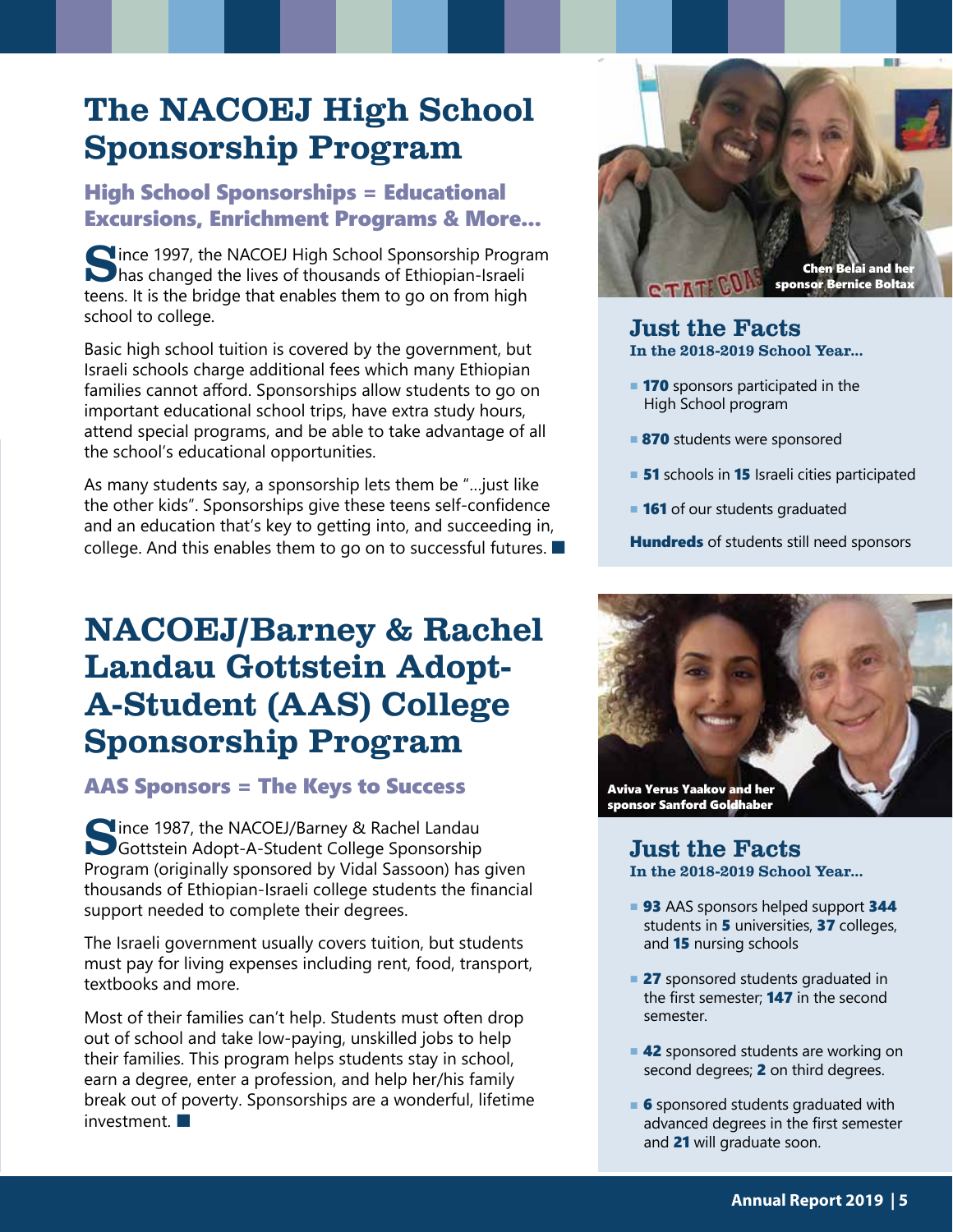

### Update from Ethiopia on the Past Year

t the moment, sadly, nothing is happening with the aliyah from Ethiopia to Israel. Only 600 Ethiopian Jews were allowed to come into Israel so far in 2019. Working in close partnership with our sister organization, Struggle to Save Ethiopian Jews (SSEJ), we are funding feeding programs for the neediest remaining Jews.

Participation in the Kaytana, the summer camp in Gondar and Addis Ababa, has increased substantially and was very successful this past summer. The camp provides several weeks of games, Hebrew, and learning, staffed by volunteers from Israel. NACOEJ funds the meals.

In 2019, 2100 children were registered in Kaytana. Between 1500 and 1550 participated in Gondar in the morning program, with 350-400 older children participating in the afternoon. In Addis Ababa, where fewer Jews live, 120 children attended.

Meals for clinically malnourished children under age five are provided twice a day in Gondar and have increased by 25%, with average daily attendance at 340. In addition, another 80 hungry children, siblings of children in the feeding program, also receive some food.

About 100 pregnant and nursing mothers are attending the feeding program, double the number from last year, when only the pregnant women were included. All of these children and mothers were dangerously malnourished until these NACOEJ-funded meals were started.

There is a constant influx of more children as the level of poverty and hunger increases in these destitute Jewish families.

The children's feeding programs include Jewish education. The pregnant and nursing mothers receive instruction in health and hygiene. There are prayer services and classes for hundreds of adults at various times during the day.

There have been no fatalities among chidren in our feeding program – even from malaria - this year. Compare this with a general death rate of 5.7% in Ethiopia for young children.

Looking ahead, SSEJ is just starting after-school education for Jewish children in another area of Gondar, but has no budget for modest lunches. Will we be able to help?  $\blacksquare$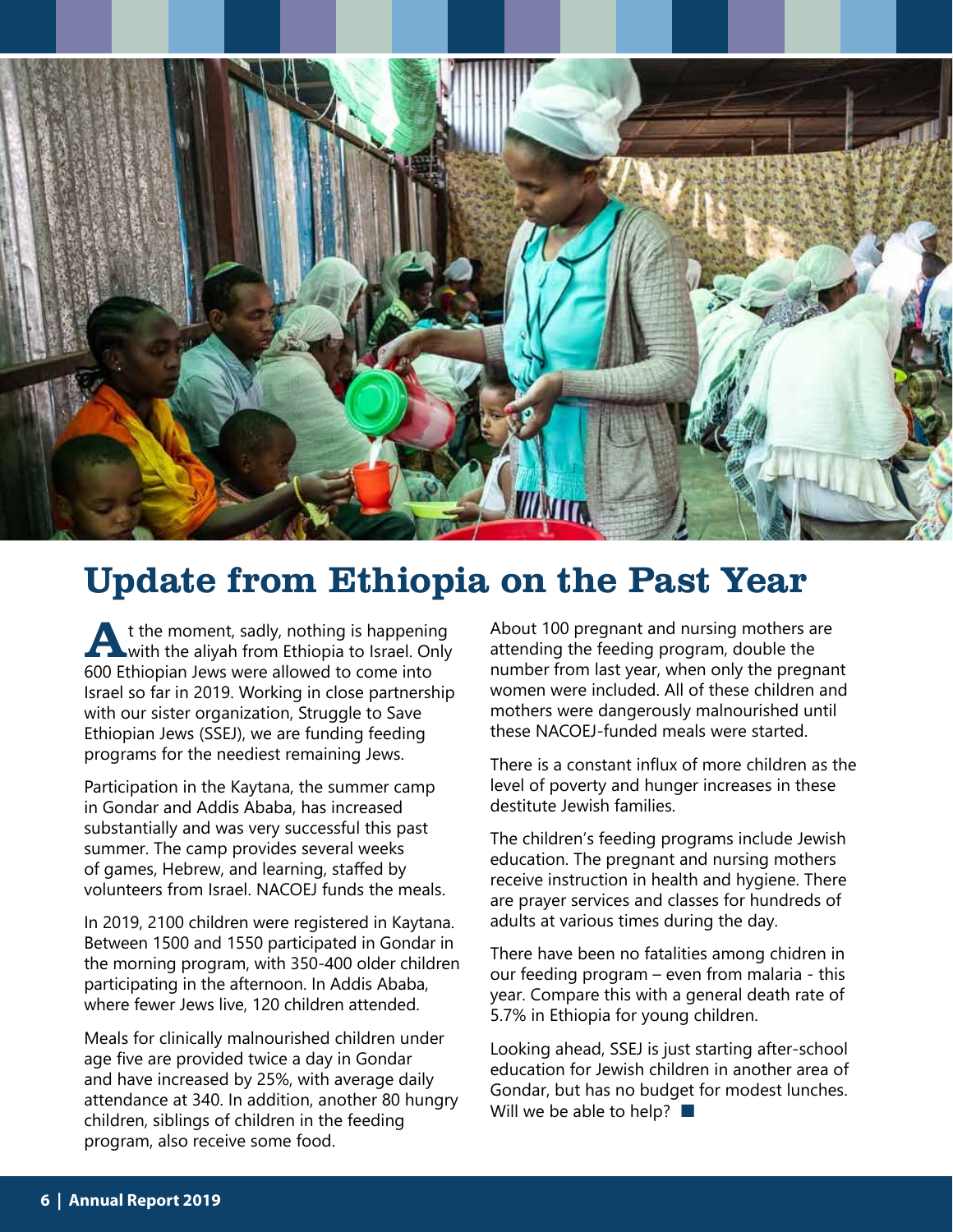### Statement of Financial Position and Activities

#### COMBINED STATEMENT OF FINANCIAL POSITION: DECEMBER 31, 2018

|                                       |              | <b>Current Funds</b>        | Total                     |              |  |
|---------------------------------------|--------------|-----------------------------|---------------------------|--------------|--|
|                                       |              | Without Donor<br>With Donor |                           | All          |  |
| <b>ASSETS</b>                         | Restrictions |                             | Restrictions              | <b>Funds</b> |  |
| Cash and cash equivalents             |              | 1,726,552 \$                | 454,148 \$                | 2,180,700    |  |
| Contributions receivable              |              | 30,219                      | 54,721                    | 84,940       |  |
| Prepaid expenses                      |              | 47,648                      |                           | 47,648       |  |
| Investments                           |              | 2,578                       | 1,015,957                 | 1,018,535    |  |
| Furniture and equipment, net          |              |                             |                           | $\Omega$     |  |
| Security deposits                     |              | 15,553                      |                           | 15,553       |  |
| Total assets                          |              | 1,822,550 \$                | $\overline{1,524,826}$ \$ | 3,347,376    |  |
| <b>LIABILITIES AND NET ASSETS</b>     |              |                             |                           |              |  |
| Liabilities:                          |              |                             |                           |              |  |
| Accounts payable and accrued expenses | \$           | 161,589                     | \$                        | 161,589      |  |
| Deferred public support               |              | 445,575                     |                           | 445,575      |  |
| <b>Total liabilities</b>              |              | 607,164                     |                           | 607,164      |  |
| Net assets:                           |              |                             |                           |              |  |
| Without donor restrictions            |              | 1,215,386                   |                           | 1,215,386    |  |
| With donor restrictions               |              |                             | 1,524,826                 | 1,524,826    |  |
| Total net assets                      |              | 1,215,386                   | 1,524,826                 | 2,740,212    |  |
| Total liabilities and net assets      |              | 1,822,550                   | 1,524,826                 | 3,347,376    |  |

#### COMBINED STATEMENT OF ACTIVITIES: YEAR ENDED DECEMBER 31, 2018

|                                            | <b>Current Funds</b> |                              |  |                   |  | Total     |  |
|--------------------------------------------|----------------------|------------------------------|--|-------------------|--|-----------|--|
|                                            | Without Donor        |                              |  | <b>With Donor</b> |  | All       |  |
| Revenues and Other Support:                |                      | Restrictions<br>Restrictions |  |                   |  | Funds     |  |
| Public support                             | \$                   | 2,285,991 \$                 |  | 1,298,189 \$      |  | 3,584,180 |  |
| Sales (net of cost of goods sold of \$397) |                      | 6,195                        |  |                   |  | 6,195     |  |
| Other income                               |                      | 7,389                        |  |                   |  | 7,389     |  |
| Interest and dividend income               |                      | 1,961                        |  | 19,422            |  | 21,383    |  |
| Net assets released from restrictions      |                      | 1,678,725                    |  | (1,678,725)       |  |           |  |
| Total revenues and other support           |                      | 3,980,261                    |  | (361,114)         |  | 3,619,147 |  |
| Expenses:                                  |                      |                              |  |                   |  |           |  |
| Program services:                          |                      |                              |  |                   |  |           |  |
| Relief in Ethiopia                         |                      | 86,473                       |  |                   |  | 86,473    |  |
| Assistance in Israel                       |                      | 1,526,521                    |  |                   |  | 1,526,521 |  |
| Information and Education - USA            |                      | 203,164                      |  |                   |  | 203,164   |  |
| Total program services                     |                      | 1,816,158                    |  |                   |  | 1,816,158 |  |
| Supporting services:                       |                      |                              |  |                   |  |           |  |
| Management and general                     |                      | 174,352                      |  |                   |  | 174,352   |  |
| Fundraising                                |                      | 272,841                      |  |                   |  | 272,841   |  |
| Total supporting services                  |                      | 447,193                      |  |                   |  | 447,193   |  |
| Total expenses                             |                      | 2,263,351                    |  |                   |  | 2,263,351 |  |
| Change in net assets from operations       |                      | 1,716,910                    |  | (361,114)         |  | 1,355,796 |  |
| Nonoperating Activities                    |                      |                              |  |                   |  |           |  |
| Investment return, net                     |                      | (841)                        |  | 6,491             |  | 5,650     |  |
| Total nonoperating activities              |                      | (841)                        |  | 6,491             |  | 5,650     |  |
| Change in net assets                       |                      | 1,716,069                    |  | (354, 623)        |  | 1,361,446 |  |
| Net assets, beginning of year              |                      | (500,683)                    |  | 1,879,449         |  | 1,378,766 |  |
| Net assets, end of year                    |                      | 1,215,386                    |  | 1,524,826 \$      |  | 2,740,212 |  |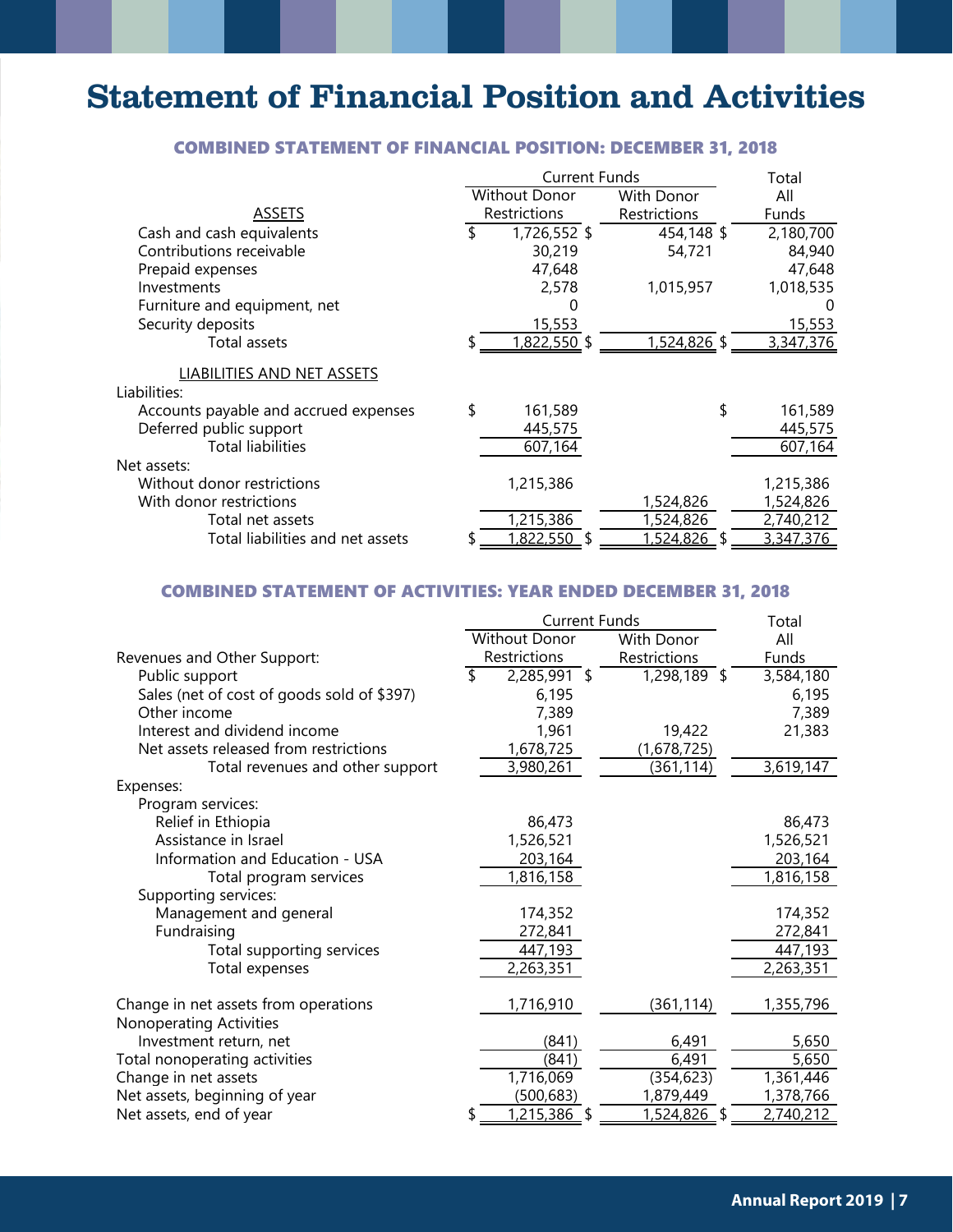

# A Tribute to a Very Special Donor

### Barney Gottstein

On October 21, 2018, NACOEJ lost a very dear friend, Barney Gottstein, z'l. He was a philanthropist whose generosity for Ethiopian Jews was outstanding. But it was his generosity of spirit, his deep involvement, his kindness of heart and his outreach to those in need that made Barney so very special.

Let me tell you a bit about this good man.

Many years ago, we opened an envelope in the NACOEJ office that held a check for a startling sum.

**Rachel and Barney**

Evelyn Deitchman, a beloved volunteer who ran our college sponsorship program at the U.S. end, read the note that came with it. It said, "I want to adopt 50 college students."

After a moment of shock, Evelyn phoned Barney in Alaska and said, "Mr. Gottstein, this is a very generous gift, but let me suggest you adopt 15 students…this check can cover them all for several years."

Barney's response was, "No, I want 50 students. There will be another check next year."

That was the beginning.

Barney's wife Rachel, his full partner in life and spirit, began writing individual letters to each student. The number increased every year (now over 100) and Rachel still writes to each one. Sometimes Barney would phone a student who had become discouraged and considered dropping out of school. His personal empathy and encouragement kept them in school.

After the death of Vidal Sassoon, the original sponsor of our Adopt-A-Student College Sponsorship Program, the Gottsteins took it on. They also sponsored the Literacy Program in our Limudiah classes.

One day Barney called me. He'd learned that Ethiopian-Israeli families could not afford books for their little children. "I want to provide those books, through NACOEJ," he said. To this day, Barney's Books funds beautiful children's books for the college students he and Rachel sponsor, to take home to read to their little siblings – books the children keep as their own.

For years, Barney and Rachel came to Israel to meet their students and have festive dinners with them. On their way to Israel, when they stopped in New York, we sometimes had dinner together.

In between, we kept in touch, until I got the call I'd been dreading, knowing that Barney's health was failing. He had passed away. I flew to Alaska to say goodbye to one of the kindest men I've ever been privileged to know.

At the graveside, Rachel asked if I wanted to put a traditional shovel of earth on the lowered casket as family and friends do. I did so on behalf of all of their students.

An Alaska newspaper called Barney a great businessman who helped Alaska grow. Everything Barney touched, he helped to grow and thrive. He will be in many hearts forever.

May his memory be for a blessing.  $\blacksquare$  Barbua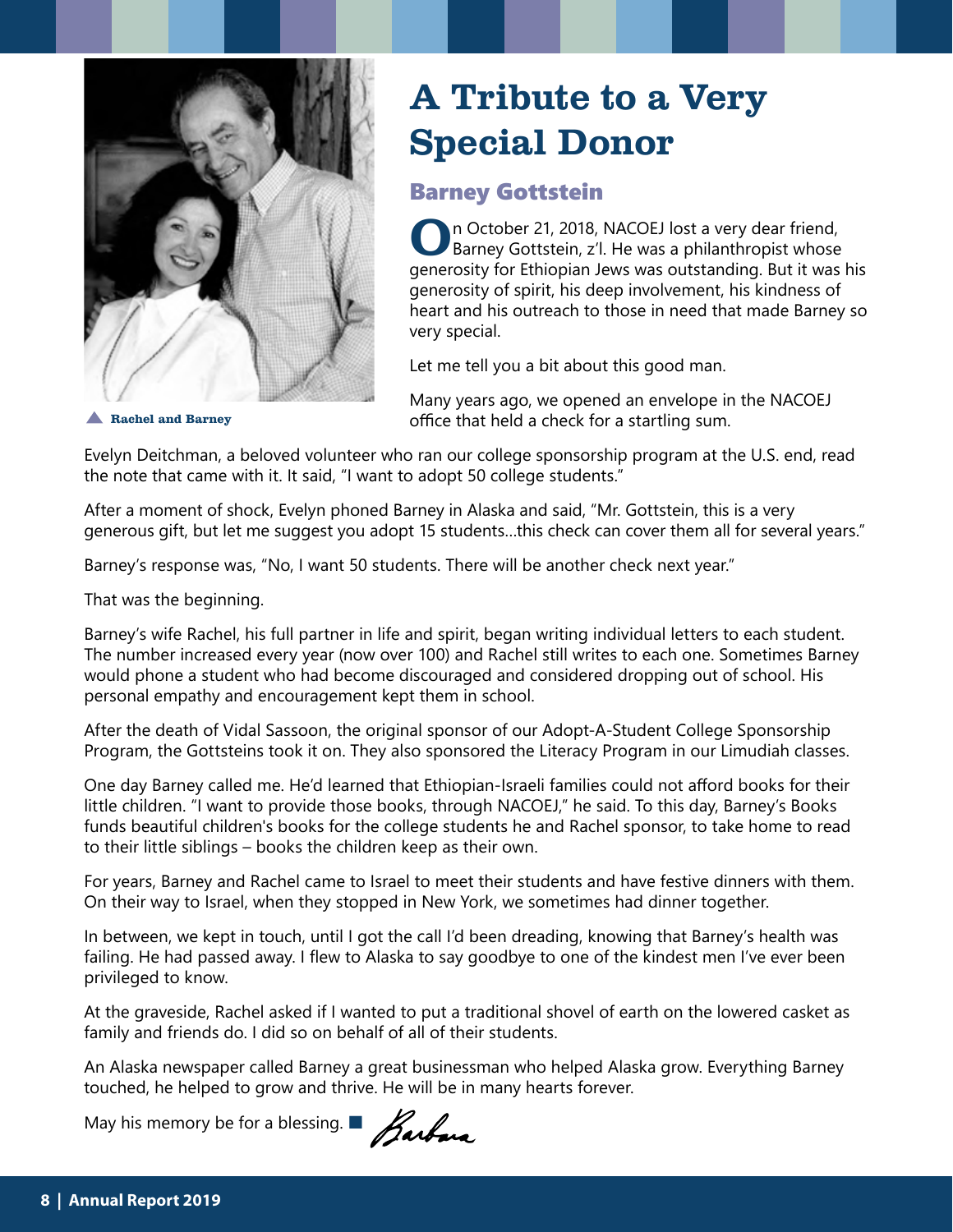### Donors

**To our 2018 donors: even though we do not have space to name all of you in this report, please know that each and every one of you is in our hearts and we are so grateful.**

### **\$10,000+**

Anonymous (4) Ted Arison Foundation Mark Brecker Alan & Jane Cornell Philanthropic Fund of the Jewish Communal Fund Derfner Foundation Jane & Jerome Epstein Ruth Ann & Halley Faust Joyce Fefferman

Estate of Beatrice Gindea Glencore Charitable Trust Albert B. Glickman Family Foundation Deborah Goldstein Rachel & Barnard Gottstein David Holtz Israel Ministry of Education  $-$  Lod Kassierer Foundation

Susanna Levin Claire Levine Estate of Gerhard Levy Estate of Shirley Liebowitz Madav IX Foundation Municipality of Bat Yam Municipality of Kiryat Ekron Municipality of Ramla Roberta Nusim Shelley & Joseph Paradis

#### Elise Pottick Analee & Mark Reutlinger Barbara Ribakove Aviva & David Rubin Estate of Hans Seidemann Estate of Arthur Stone Morris & Sylvia Trachten Family Foundation

### **\$5,000-\$9,999**

Anonymous (5) Arkin Foundation Paul & May Arielly Fund Seymor Askin Leonard Berenfield Estate of Paulette Buchbinder Betty Dyer Judy & David Fleischer Mel Garfinkel

Miriam & Sanford Goldhaber Terry Grant Nathan & Helen Kohler Foundation Luis & Lee Lainer Fund Steven & Laura Mayer Family Foundation Herbert Levitt Faye & Meyer Lieman

Walter Newman Leonard, Lillian, Faye, Albert B. & Audrey G. Ratner Donor Advised Fund of the Jewish Federation of Cleveland Lisa Schachner Elaine Schwartz Evely Laser Shlensky

Rabbi Kahn Mitzvah Fund of Temple Shalom Traditional Congregation of Creve Coeur, St. Louis Jonathan Wolf Diana Yacobi Edith & Robert Zinn

### **\$2,500-\$4,999**

Anonymous (5) Judith & Cyrus Abbe Yakov Amihud Dina Barlev & Robert King Ruth Bernstein Martin Bialer Julie & Steven Bram Diane Brant Rebecca & Jacob Cohen Claire & Baruch Cohon Judith & Herbert Deutsch Charlotte Eth Anna & Natan Flax Foundation

Andrew Friedman Susan Giesberg & David Lappen Jeff & Doris Goldstein Donor Advised Fund of the Jewish Community Foundation of Northeast Florida Lorna & David Golick Jack Halpern Helen Harkaspi Joanne & Richard Hoffman Eliezer Krumbein Leonard & Lois Laser Family Foundation of the Jewish

Federation of Metropolitan Chicago Sheila & Donald Leiss Martin Leopold Barbara & Arthur Levine Sonia & Lloyd Levitin Neil Lovit Ita Markus Ronald Marmer Marjorie Mautner Barbara Meislin/The Purple Lady Barak Raviv Carol Rest-Mincberg

Joan Poorvu David Sabih & Anna Swartley Jill & Richard Spitz Johanna Steper Judith & Jack Stern Robert A. Sugarman Charitable Fund Tidewater Jewish Foundation Lynn & Aron Trombka Stanley Wulf & Linda Press Wulf

**We gratefully acknowledge the Isaac and Rose Feiner Fund, established by Samuel Fenner in 1999 for the benefit of the Ethiopian-Jewish community.**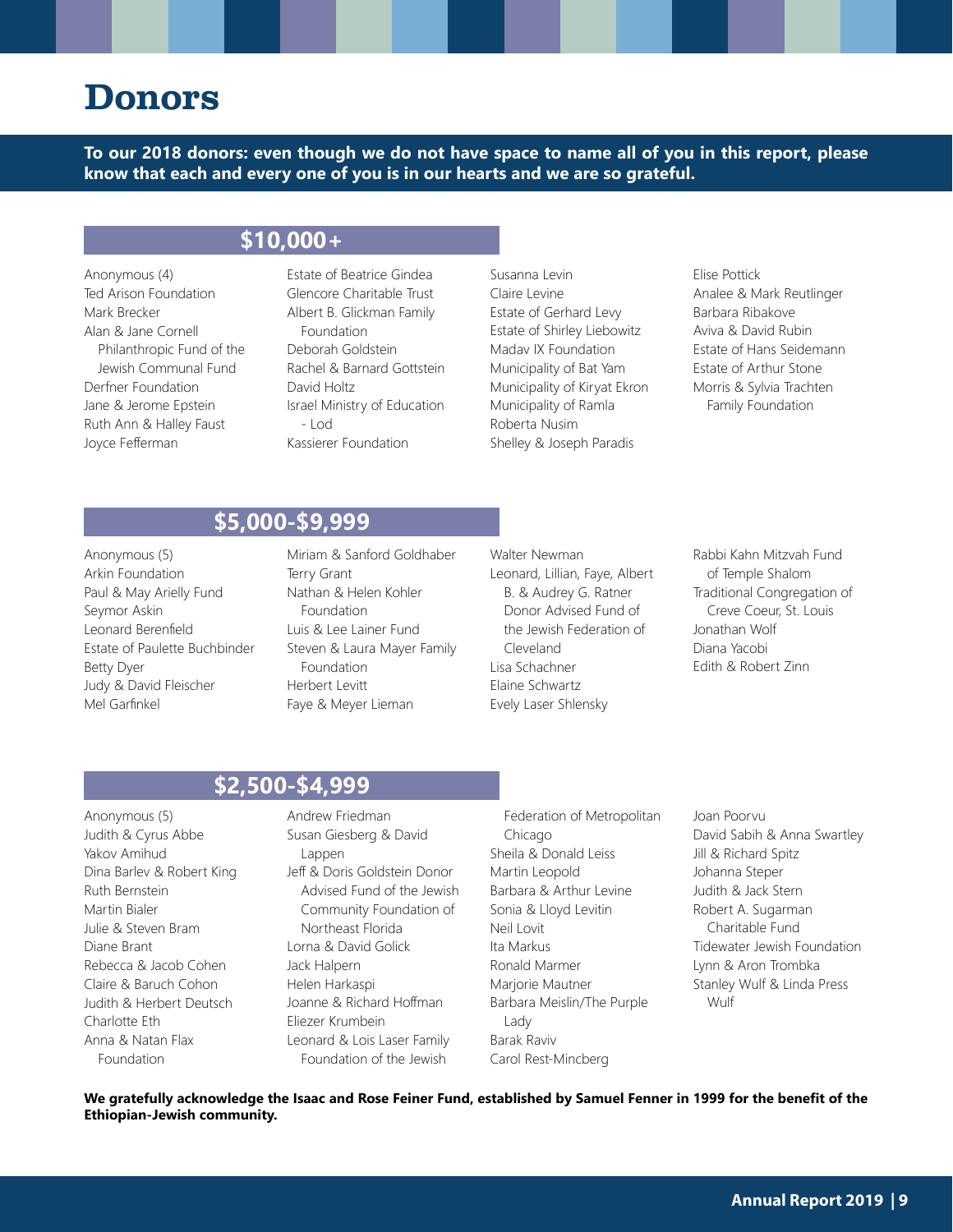### Donors

### **\$1,000-\$2,499**

Anonymous (4) Gertrude Abramson Laura Ackerman & Harold Berenson Adath Jeshurun Congregation Rachel Alpert & Aaron Faust Altman-Aronow Charitable Foundation Amcha for Tsedakah Estelle & Jacob Apelberg Debra J. Appel & Gene Schneyer Vivien Bacaner & David L. Bahn Eva & Frank Bachrach Bain Family Foundation Ann Bardacke & David Wolf Shoshana Ben-Dor Joan Copan Benjamin Esme & Roger Berg Mark & Martine Binstock Rebecca Blank & Lawrence Bank Jeffrey Botman Barbara & Richard Braun Neal Brodsky Susan Brust & William Boorstein Gail Carp Eileen & Henry Cohen Sharon & Stephen Cristofar Nadav Daniel Judith Davis Steven Dottheim Barbara Drench Jeffrey Eagle Elias Family Philanthropic Fund

Sari & William Escovitz Marilyn Estreicher Rene Feinstein Chesed Foundation Sheila & Bruce Firestone Judy & David Fleischer Deborah S. Freedman Alice Friedman Joyce Fulps Barbara Gaffin Karen Gens Merle Ginsburg Marc Gladstein Joan Glatman Miriam Goldberg & Gary Metzger Anne & Ernest Goldmann Peter Gollon Reager Goodson Paula Gottesman Audrey & Joseph Greenberg Susan Greene Robert Gutman Peter Halasz Edward H. Harvitt Family Foundation Lily Harvitt Susan & Bruce Heitler Marcie Hemmelstein Max B. Heppner Judith Herr Juliane Heyman Ronald Hyman Ronald Jasse Joseph & Felicia Weber Family Foundation Bruce Kahn

Ellen Kaplan Tracy Kaplowitz & Jonathan Boxer Mirka Knaster Fanklin Kreutzer Lenore & William Lambert Judith & Joseph Landau Bennett Leff David Leib Sharon Liebhaber & Alan Iser Myra Levine Harris Ellen Levitan Sonia & Llyod Levitin Lena & Robert Lewenson Melinda Maidens Eleanor Maliner Jason & Belle Mann Dorice Nazarian Melamed & Jacob Melamed Carole & Sid Meltzner/CAS Foundation Helene Miller Grace & Martin Miller Renee & Leonard Minsky Richard S. Mittleman Morris J. and Betty Kaplun Foundation Janet & William Pauli Litwin Foundation Mamie Podolsky Esther & Gary Polland Laurence Pomerance Press Family Foundation Karyn Reader S. Ilsa Rettek Lenore Richter Jarrow Rogovin

Philip Rosenthal Lesli Koppleman Ross Carole Rubenstein Shaul Saulisbury Charles Scheidt Myra Schein Zina Schiff & Ronald L. Eisenberg Marcia & Albert Schmier Elizabeth Schultz Carol & Francis Schultz Amy Schwartz Shelley Segal Reva & John Segall David M. Shapiro Barbara & Michael Siegelman Estate of Lauren Silinsky Spira Family Charitable Fund Judith & Phillip Stein Sherry & Robert Steinberg Johanna Steper Suzette & Bruce Stringer Ann & Richard Tell Tiferet Center Zlatka Todorova & Richard Kahn Geraldine Weichman Weinreb-Berenda-Carter Foundation Sharon & Edwin Wigutoff Marilyn Wind Caryn Huberman Yacowitz Lauren & Tzach Yoked Scott Young Judith Yudof

#### Bayside Jewish Center

Bayside Jewish Center Congregation sold their building and, as part of their legacy, funded the Kiryat Ekron Ohel Meir Limudiah program for two years. In June 2018, a plaque commemorating the donation was erected at a formal ceremony which included students, teachers, city council members, the mayor of Kiryat Ekron, and others. We want to express our gratitude for their generous support.

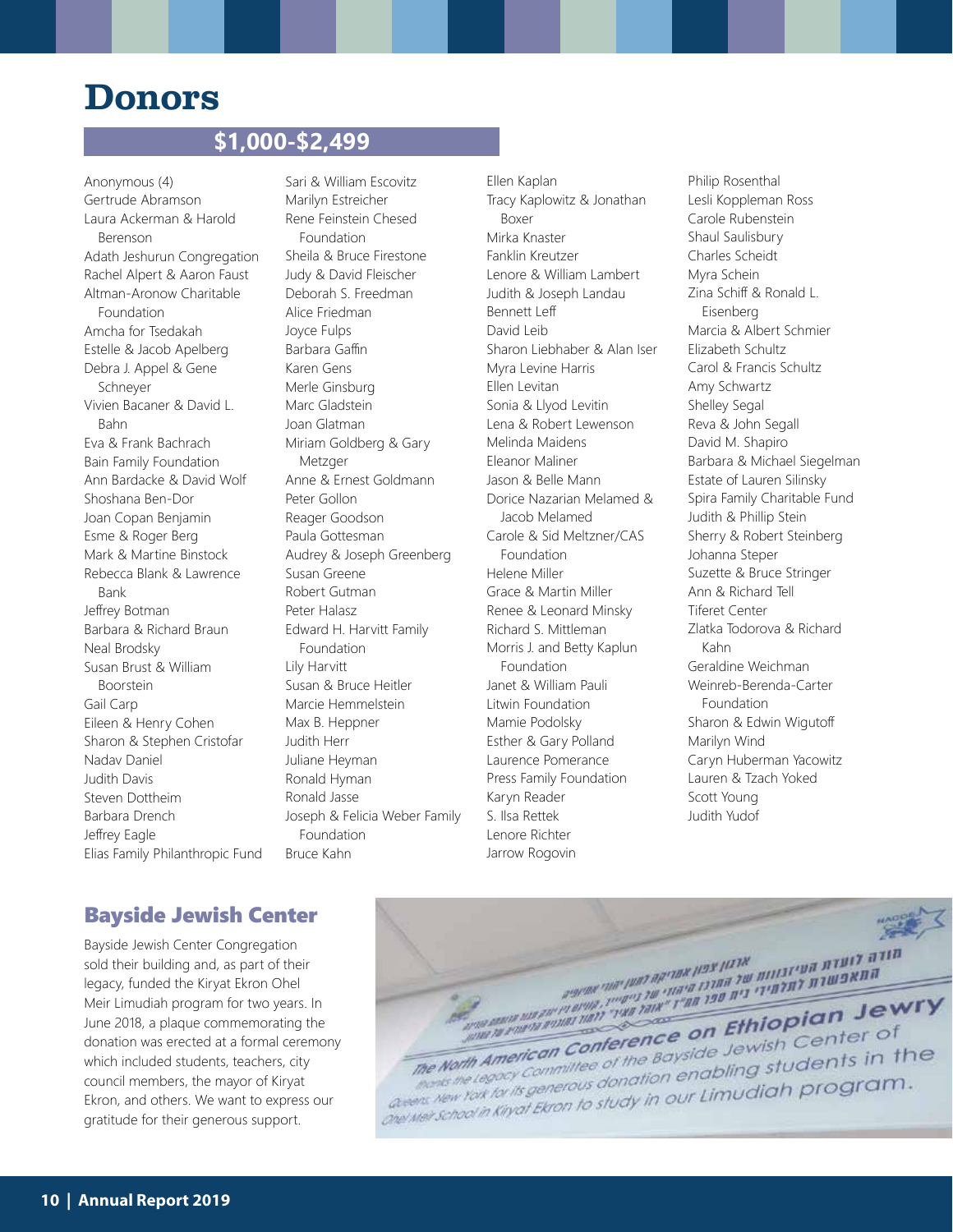### Board of Directors | Advisory Board | Staff

#### **Board of Directors**

**Founding President** Jonathan Giesberg**\***

**President** Rabbi Jerome Epstein

Susan Giesberg, **Board Chair** Deborah Goldstein, **Vice President** Mitchell Kaplan, **Treasurer** Leslie Koppelman Ross, **Secretary**

Solomon Ezra Jeremy Feit Joseph Feit Sanford Goldhaber Rachel Gottstein Peter J. Halasz Faye Lieman Barbara Ribakove

Lisa Schachner Evely Laser Shlensky Diana Yacobi Caryn Huberman Yacowitz

**\***Deceased

#### **Advisory Board**

Rabbi Shlomo Riskin, **Hon. Chair** Cyrus Abbe Kathryn R. Bloom Devorah Brooks Gail Carp Martin Chasin Rabbi Abraham Cooper Eddie Eitches Barbara Gaffin Mel J. Garfinkel Rabbi Jeffrey L. Glickman Rabbi Lynn Goldstein Rabbi Dr. Irving Greenberg Eli Halpern

David Harris Lynn Hazan Roger J. Herz David Hyman Robert E. Lichtman Jay Luger DVM Ruth Messinger Michael Monheit Pesia Derin Paolucci Gary Polland Rabbi Lawrence Raphael Barak Raviv Seymour Reich Glenn Richter

Irwin B. Robins Deborah Schiller Rosalimsky Roen Salem Dr. Harris Schoenberg Rabbi Allen Schwartz Monica Siegel Rabbi David Silber Benjamin Susman Richard Tell Gary Tolchinsky Beth Wohlgelernter Dr. Judith L. Wolf Rabbi Joel Wolowelsky Rabbi Ari Zivotofsky

### **U.S. Staff**

Barbara Ribakove, **Founder and Executive Director** Gary Metzger, **Chief Operating Officer** Caroline Barg, **Director of Communications** Danielle Ben-Jehuda, **Director of Development and Donor Relations** Karen Gens, **Director of Educational Sponsorship Programs** Nelya Danielova, **Office Manager** Miriam Weissman, **Volunteer** Anne Hoffman, **Volunteer**

### **Israel Staff**

David Mihret, **Director of NACOEJ-Israel** Oreet Schreiber-Shattah, **Israel Coordinator, Barney & Rachel Landau Gottstein Adopt-A-Student College Sponsorship Program** Leah Barkai, **Israel Coordinator, High School Sponsorship Program** Joseph Levine, **Staff Writer** Eti Shriki, **Administrative Director**